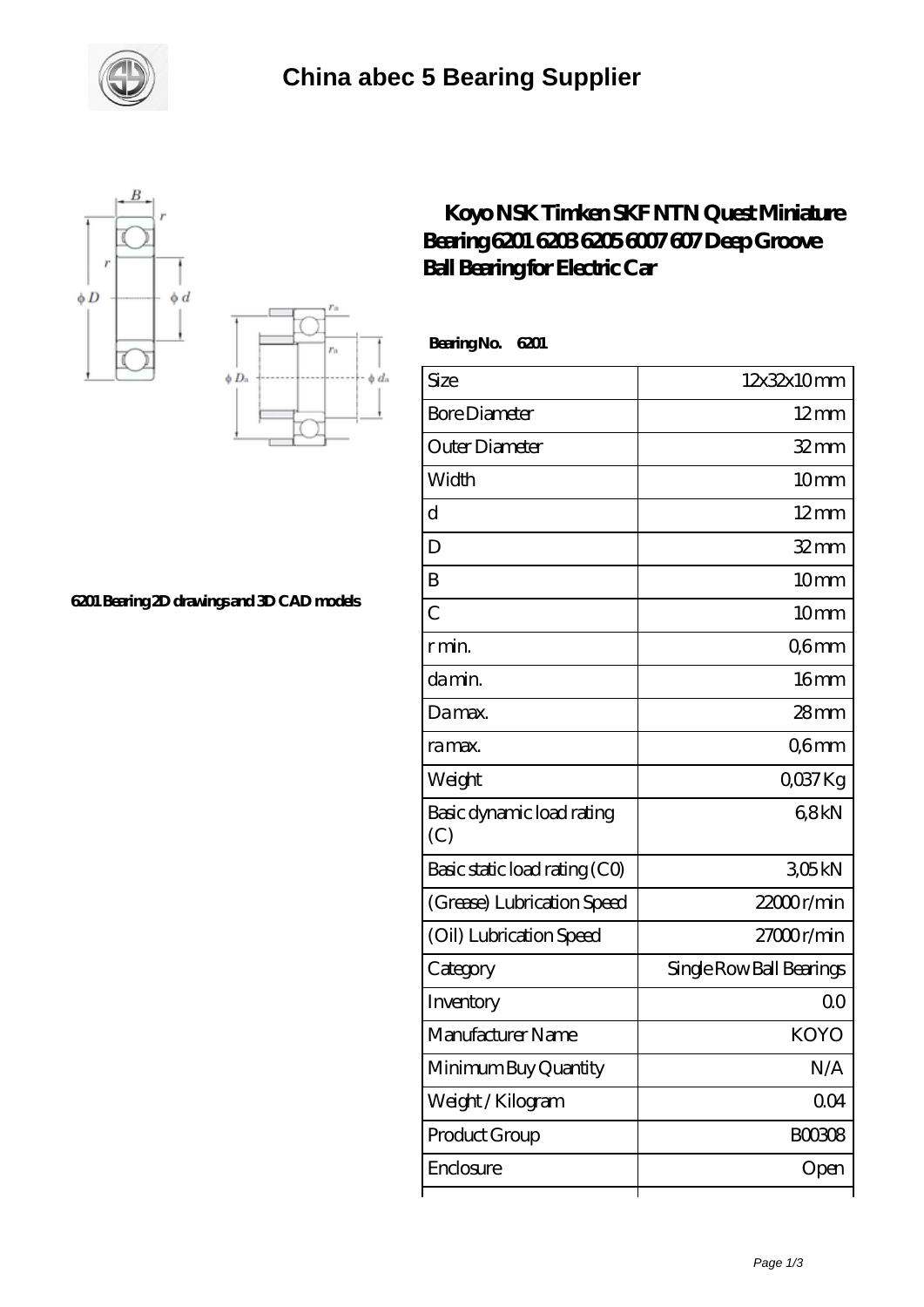

## **[China abec 5 Bearing Supplier](https://m.smokehousewinery.com)**

| Precision Class                    | ABEC 1   ISO PO                                                                                                                                                             |
|------------------------------------|-----------------------------------------------------------------------------------------------------------------------------------------------------------------------------|
| Maximum Capacity / Filling<br>Slot | No                                                                                                                                                                          |
| Rolling Element                    | <b>Ball Bearing</b>                                                                                                                                                         |
| Snap Ring                          | No                                                                                                                                                                          |
| <b>Internal Special Features</b>   | No                                                                                                                                                                          |
| Cage Material                      | Steel                                                                                                                                                                       |
| Internal Clearance                 | CO-Medium                                                                                                                                                                   |
| Inch - Metric                      | Metric                                                                                                                                                                      |
| Long Description                   | 12MM Bore; 32MM<br>Outside Diameter: 10MM<br>Outer Race Diameter;<br>Open; Ball Bearing; ABEC 1<br>ISO PQ No Filling Slot; No<br>Snap Ring, No Internal<br>Special Features |
| Category                           | Single Row Ball Bearing                                                                                                                                                     |
| <b>UNSPSC</b>                      | 31171504                                                                                                                                                                    |
| Harmonized Tariff Code             | 8482105068                                                                                                                                                                  |
| Noun                               | Bearing                                                                                                                                                                     |
| Keyword String                     | Ball                                                                                                                                                                        |
| Manufacturer URL                   | http://www.koyousa.com                                                                                                                                                      |
| Manufacturer Item Number           | 6201                                                                                                                                                                        |
| Weight/LBS                         | 0088                                                                                                                                                                        |
| Outside Diameter                   | 1.26Inch   32 Millimeter                                                                                                                                                    |
| Bore                               | Q472Inch   12Millimeter                                                                                                                                                     |
| Outer Race Width                   | 0.394 Inch   10 Millimeter                                                                                                                                                  |
| Bearing No.                        | 6201                                                                                                                                                                        |
| r(min)                             | Q <sub>6</sub>                                                                                                                                                              |
| Cr                                 | 850                                                                                                                                                                         |
| CQr                                | 305                                                                                                                                                                         |
| Cu                                 | 0240                                                                                                                                                                        |
| fO                                 | 123                                                                                                                                                                         |
| Grease lub.                        | 22000                                                                                                                                                                       |